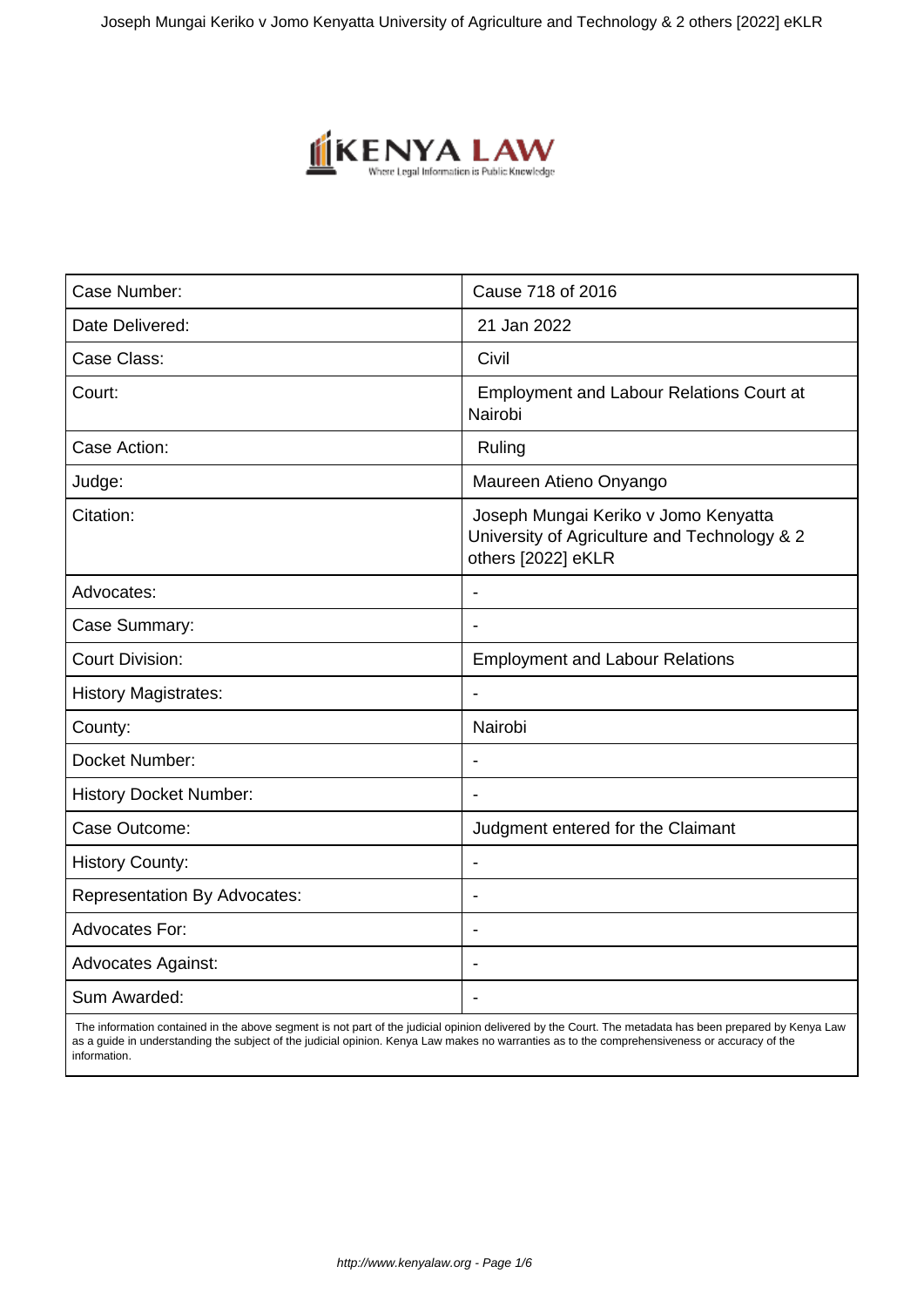Joseph Mungai Keriko v Jomo Kenyatta University of Agriculture and Technology & 2 others [2022] eKLR

## **REPUBLIC OF KENYA**

### **IN THE EMPLOYMENT AND LABOUR RELATIONS COURT AT NAIROBI**

#### **CAUSE NO. 718 OF 2016**

#### *(Before Hon. Lady Justice Maureen Onyango)*

**JOSEPH MUNGAI KERIKO............................................................................................................CLAIMANT**

### **VERSUS**

## **JOMO KENYATTA UNIVERSITY OF**

**AGRICULTURE AND TECHNOLOGY................................................................1ST RESPONDENT**

# **VICE CHANCELLOR, JOMO KENYATTA UNIVERSITY OF**

**AGRICULTURE AND TECHNOLOGY...............................................................2ND RESPONDENT**

# **UNIVERSITY COUNCIL OF JOMO KENYATTA**

# **UNIVERSITY OF AGRICULTURE AND TECHNOLOGY.............3RD RESPONDENT**

## **RULING**

1. Judgment in this suit was delivered on  $12<sup>th</sup>$  June 2020. The Court ordered as follows –

*"I therefore find that the claimant is entitled to a basic salary of Kshs.348,056, house allowance of Kshs.69,033 and commuter allowance of Kshs.13,000. To this should be factored all the annual increments of 4% per annum and any CBA salary increases, if any to bring him to the salary he would have earned had he not been released on the tour of duty.*

*The respondents are directed to tabulate the salary payable to the claimant based on the foregoing together with arrears and file in court within 30 days from date of this judgment.*

*The case will be mentioned on 30th July 2020 for purposes of adoption of the tabulation of the respondent as the final award of the court.*

*The 1st respondent shall pay the claimant's costs for this suit. Interest shall accrue at court rates from date of filing suit in view of the nature of the claim being arrears of salary withheld by the respondent."*

[Emphasis added]

2. The parties were unable to agree on the tabulation of the amount payable pursuant to the judgment and the Court directed each of the parties to file their tabulation. The Claimant's tabulation was filed together with the affidavit of V. M. Ndung'u, Counsel for the Claimant sworn on  $12<sup>th</sup>$  March 2021 while the Respondent's tabulation is filed with the affidavit of JOTHAM ODERA, the Deputy Finance Officer of the Respondent.

3. The tabulation of the Claimant comes to a gross total of Kshs.28,465,909.47 while the Respondent's is Kshs.21,822,996.95 with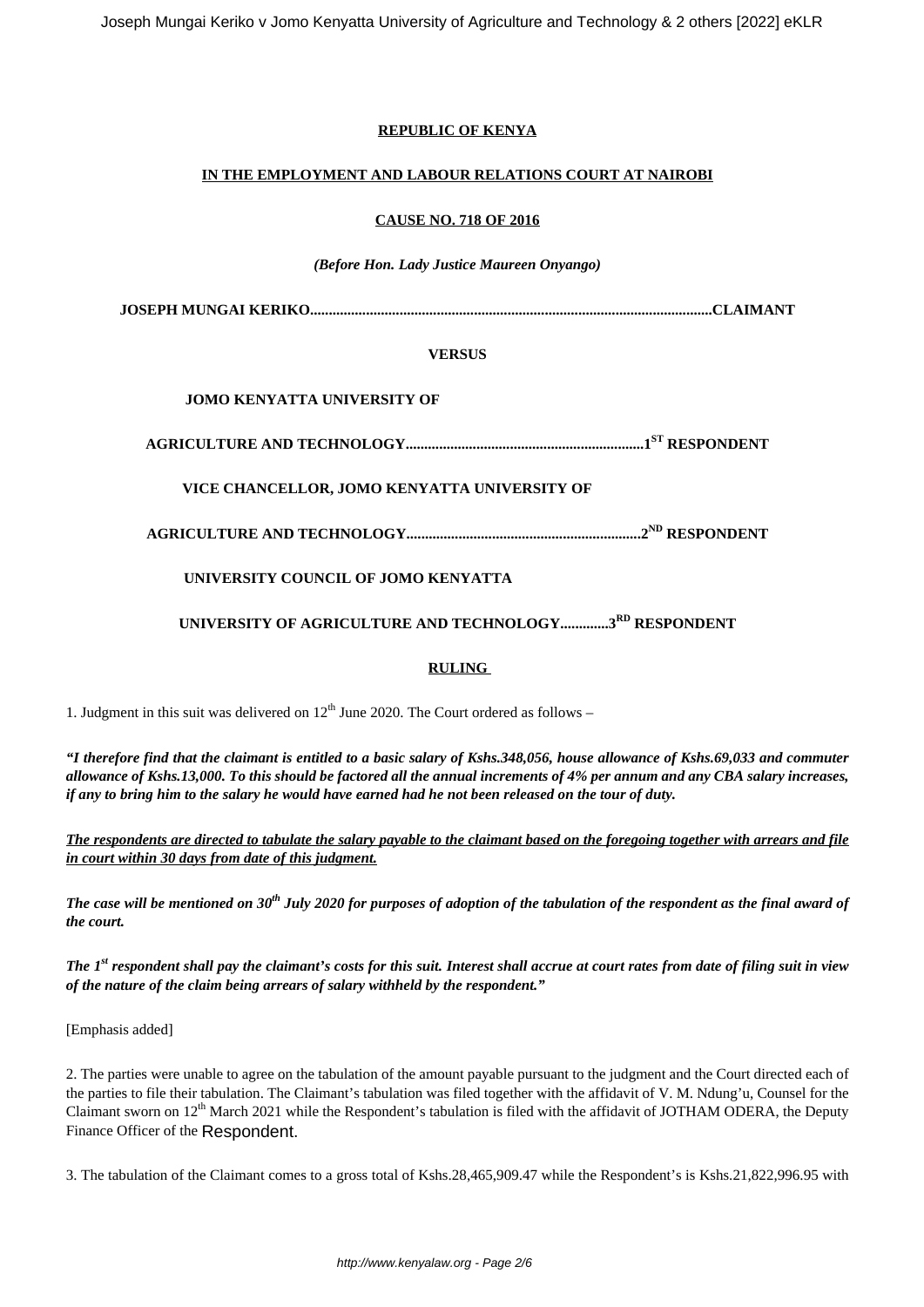interest of Kshs.7,719,644 less Kshs.1,076,832 paid leaving a balance of Kshs.28,465,809.47.

4. According to the judgment, the Claimant is to be paid the salary attached to his substantive post, provided the same does not cause him to receive a salary that is lower than the last basic salary that he earned as Principal.

5. The Claimant's last basic salary was Kshs.348,056 with house allowance of Kshs.69,033 and commuter allowance of Kshs.13,000.

6. The Principal's salary was not subject to CBA as has been clarified by the Respondent. The Respondent had further explained that the Claimant was already at the ceiling of the salary payable in his salary scale and was therefore not entitled to 4% annual increment.

7. For these reasons, I find both tabulations by the Claimant and the Respondent are not compliant with the judgment.

8. The proper tabulation should be based on the Claimant's **substantive post of Professor without reducing the salary he last received as Principal.** The correct tabulation is as follows:

| <b>BASIC SALARY</b> |                                                                      |              |                    |
|---------------------|----------------------------------------------------------------------|--------------|--------------------|
| 2014                | Salary for Principal awarded by Amount paid (Kshs.)<br>Court (Kshs.) |              | Difference (Kshs.) |
| January             | 348,056.00                                                           | 196,237.00   | 151,819.00         |
| February            | 348,056.00                                                           | 196,237.00   | 151,819.00         |
| March               | 348,056.00                                                           | 196,237.00   | 151,819.00         |
| April               | 348,056.00                                                           | 196,237.00   | 151,819.00         |
| May                 | 348,056.00                                                           | 196,237.00   | 151,819.00         |
| June                | 348,056.00                                                           | 196,237.00   | 151,819.00         |
| July                | 348,056.00                                                           | 203,997.00   | 144,059.00         |
| August              | 348,056.00                                                           | 203,997.00   | 144,059.00         |
| September           | 348,056.00                                                           | 203,997.00   | 144,059.00         |
| October             | 348,056.00                                                           | 203,997.00   | 144,059.00         |
| November            | 348,056.00                                                           | 203,997.00   | 144,059.00         |
| December            | 348,056.00                                                           | 203,997.00   | 144,059.00         |
| Sub-Total           |                                                                      |              | 1,775,268.00       |
| 2015                | Kshs.                                                                | Kshs.        | Kshs.              |
| January             | 348,056.00                                                           | 203,997.00   | 144,059.00         |
| February            | 348,056.00                                                           | 203,997.00   | 144,059.00         |
| March               | 348,056.00                                                           | 203,997.00   | 144,059.00         |
| April               | 348,056.00                                                           | 203,997.00   | 144,059.00         |
| May                 | 348,056.00                                                           | 203,997.00   | 144,059.00         |
| June                | 348,056.00                                                           | 203,997.00   | 144,059.00         |
| July                | 348,056.00                                                           | 211,753.00   | 136,303.00         |
| August              | 348,056.00                                                           | 211,753.00   | 136,303.00         |
| September           | 348,056.00                                                           | 211,753.00   | 136,303.00         |
| October             | 348,056.00                                                           | 211,753.00   | 136,303.00         |
| November            | 348,056.00                                                           | 211,753.00   | 136,303.00         |
| December            | 348,056.00                                                           | 211,753.00   | 136,303.00         |
| Sub-Total           |                                                                      | 1,682,172.00 |                    |
|                     |                                                                      |              |                    |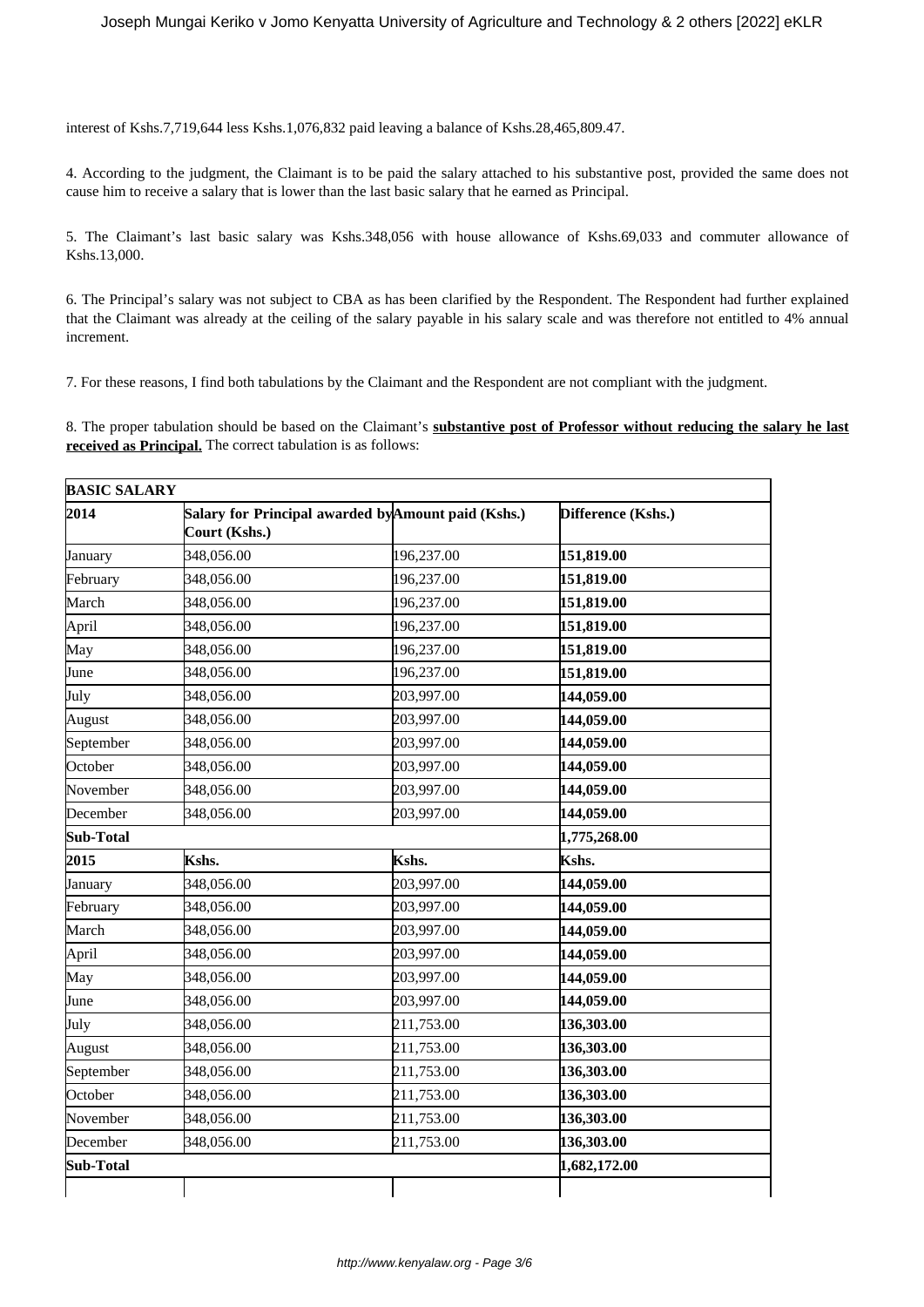| 2016      | Kshs.      | Kshs.      | Kshs.        |
|-----------|------------|------------|--------------|
| January   | 348,056.00 | 211,753.00 | 136,303.00   |
| February  | 348,056.00 | 211,753.00 | 136,303.00   |
| March     | 348,056.00 | 211,753.00 | 136,303.00   |
| April     | 348,056.00 | 211,753.00 | 136,303.00   |
| May       | 348,056.00 | 211,753.00 | 136,303.00   |
| June      | 348,056.00 | 211,753.00 | 136,303.00   |
| July      | 348,056.00 | 211,753.00 | 136,303.00   |
| August    | 348,056.00 | 211,753.00 | 136,303.00   |
| September | 348,056.00 | 211,753.00 | 136,303.00   |
| October   | 348,056.00 | 211,753.00 | 136,303.00   |
| November  | 348,056.00 | 211,753.00 | 136,303.00   |
| December  | 348,056.00 | 211,753.00 | 136,303.00   |
| Sub-Total |            |            | 1,635,636.00 |
| 2017      | Kshs.      | Kshs.      | Kshs.        |
| January   | 348,056.00 | 211,753.00 | 136,303.00   |
| February  | 348,056.00 | 211,753.00 | 136,303.00   |
| March     | 348,056.00 | 211,753.00 | 136,303.00   |
| April     | 348,056.00 | 211,753.00 | 136,303.00   |
| May       | 348,056.00 | 211,753.00 | 136,303.00   |
| June      | 348,056.00 | 211,753.00 | 136,303.00   |
| July      | 348,056.00 | 248,898.00 | 99,158.00    |
| August    | 348,056.00 | 248,898.00 | 99,158.00    |
| September | 348,056.00 | 248,898.00 | 99,158.00    |
| October   | 348,056.00 | 248,898.00 | 99,158.00    |
| November  | 348,056.00 | 248,898.00 | 99,158.00    |
| December  | 348,056.00 | 248,898.00 | 99,158.00    |
| Sub-Total |            |            | 1,412,766.00 |
| 2018      | Kshs.      | Kshs.      | Kshs.        |
| January   | 348,056.00 | 248,898.00 | 99,158.00    |
| February  | 348,056.00 | 248,898.00 | 99,158.00    |
| March     | 348,056.00 | 248,898.00 | 99,158.00    |
| April     | 348,056.00 | 248,898.00 | 99,158.00    |
| May       | 348,056.00 | 248,898.00 | 99,158.00    |
| June      | 348,056.00 | 248,898.00 | 99,158.00    |
| July      | 348,056.00 | 248,898.00 | 99,158.00    |
| August    | 348,056.00 | 248,898.00 | 99,158.00    |
| September | 348,056.00 | 248,898.00 | 99,158.00    |
| October   | 348,056.00 | 248,898.00 | 99,158.00    |
| November  | 348,056.00 | 248,898.00 | 99,158.00    |
| December  | 348,056.00 | 248,898.00 | 99,158.00    |
| Sub-Total |            |            | 1,189,896.00 |
| 2019      | Kshs.      | Kshs.      | Kshs.        |
| January   | 348,056.00 | 248,898.00 | 99,158.00    |
| February  | 348,056.00 | 248,898.00 | 99,158.00    |
| March     | 348,056.00 | 248,898.00 | 99,158.00    |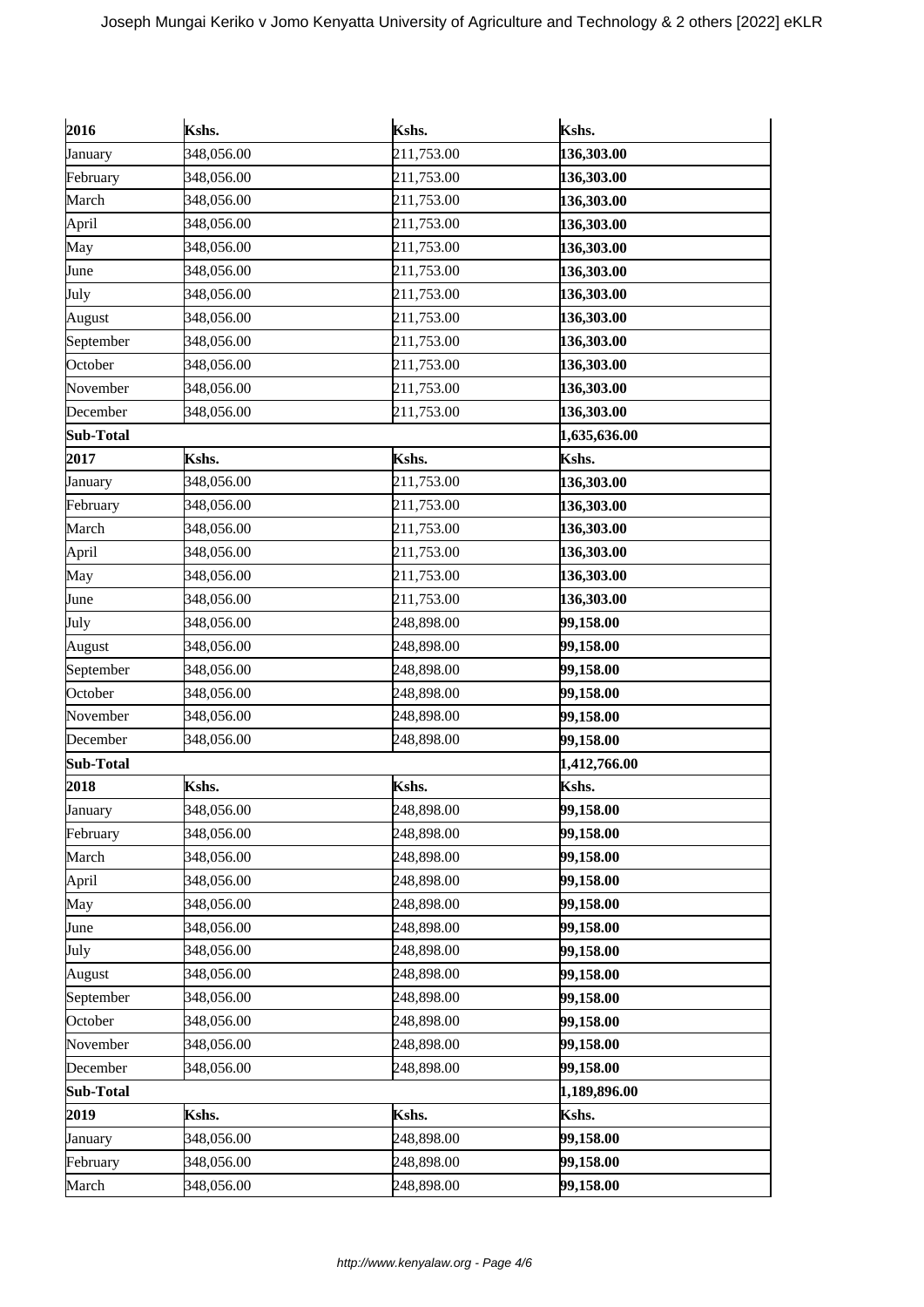| Difference on Basic salary |            |              | 11,870,575.75 |
|----------------------------|------------|--------------|---------------|
| Sub-Total                  |            | 495,790.00   |               |
| September                  | 348,056.00 | 248,898.00   | 99,158.00     |
| August                     | 348,056.00 | 248,898.00   | 99,158.00     |
| July                       | 348,056.00 | 248,898.00   | 99,158.00     |
| June                       | 348,056.00 | 248,898.00   | 99,158.00     |
| May                        | 348,056.00 | 248,898.00   | 99,158.00     |
| April                      | 348,056.00 | 248,898.00   | 99,158.00     |
| March                      | 348,056.00 | 248,898.00   | 99,158.00     |
| February                   | 348,056.00 | 248,898.00   | 99,158.00     |
| January                    | 348,056.00 | 248,898.00   | 99,158.00     |
| 2021                       | Kshs.      | Kshs.        | Kshs.         |
| Sub-Total                  |            | 1,189,896.00 |               |
| December                   | 348,056.00 | 248,898.00   | 99,158.00     |
| November                   | 348,056.00 | 248,898.00   | 99,158.00     |
| October                    | 348,056.00 | 248,898.00   | 99,158.00     |
| September                  | 348,056.00 | 248,898.00   | 99,158.00     |
| August                     | 348,056.00 | 248,898.00   | 99,158.00     |
| July                       | 348,056.00 | 248,898.00   | 99,158.00     |
| June                       | 348,056.00 | 248,898.00   | 99,158.00     |
| May                        | 348,056.00 | 248,898.00   | 99,158.00     |
| April                      | 348,056.00 | 248,898.00   | 99,158.00     |
| March                      | 348,056.00 | 248,898.00   | 99,158.00     |
| February                   | 348,056.00 | 248,898.00   | 99,158.00     |
| January                    | 348,056.00 | 248,898.00   | 99,158.00     |
| 2020                       | Kshs.      | Kshs.        | Kshs.         |
| Sub-Total                  |            |              | 1,189,896.00  |
| December                   | 348,056.00 | 248,898.00   | 99,158.00     |
| November                   | 348,056.00 | 248,898.00   | 99,158.00     |
| October                    | 348,056.00 | 248,898.00   | 99,158.00     |
| September                  | 348,056.00 | 248,898.00   | 99,158.00     |
| August                     | 348,056.00 | 248,898.00   | 99,158.00     |
| July                       | 348,056.00 | 248,898.00   | 99,158.00     |
| June                       | 348,056.00 | 248,898.00   | 99,158.00     |
| May                        | 348,056.00 | 248,898.00   | 99,158.00     |
| April                      | 348,056.00 | 248,898.00   | 99,158.00     |

9. In view of the fact that the Claimant's salary is still higher than that of his substantive post of Professor, he is not entitled to any further increment until the salary for his substantive post catches up with the salary he is earning.

**10. There are no arrears on house allowance or commuter allowance as the Claimant was paid what was due.**

**11. I therefore enter final judgment for the Claimant against the Respondent in the total sum of Kshs.11,870,575.75 as at September 2021. It is presumed that after this date, the Respondent has been paying the correct salary.**

12. **As was clearly stated in the Court's judgment delivered on 12th June 2020, the 1st Respondent shall pay the Claimant's costs for this suit. Interest shall be paid only on the amount due up to date of judgment, less the amount already paid**